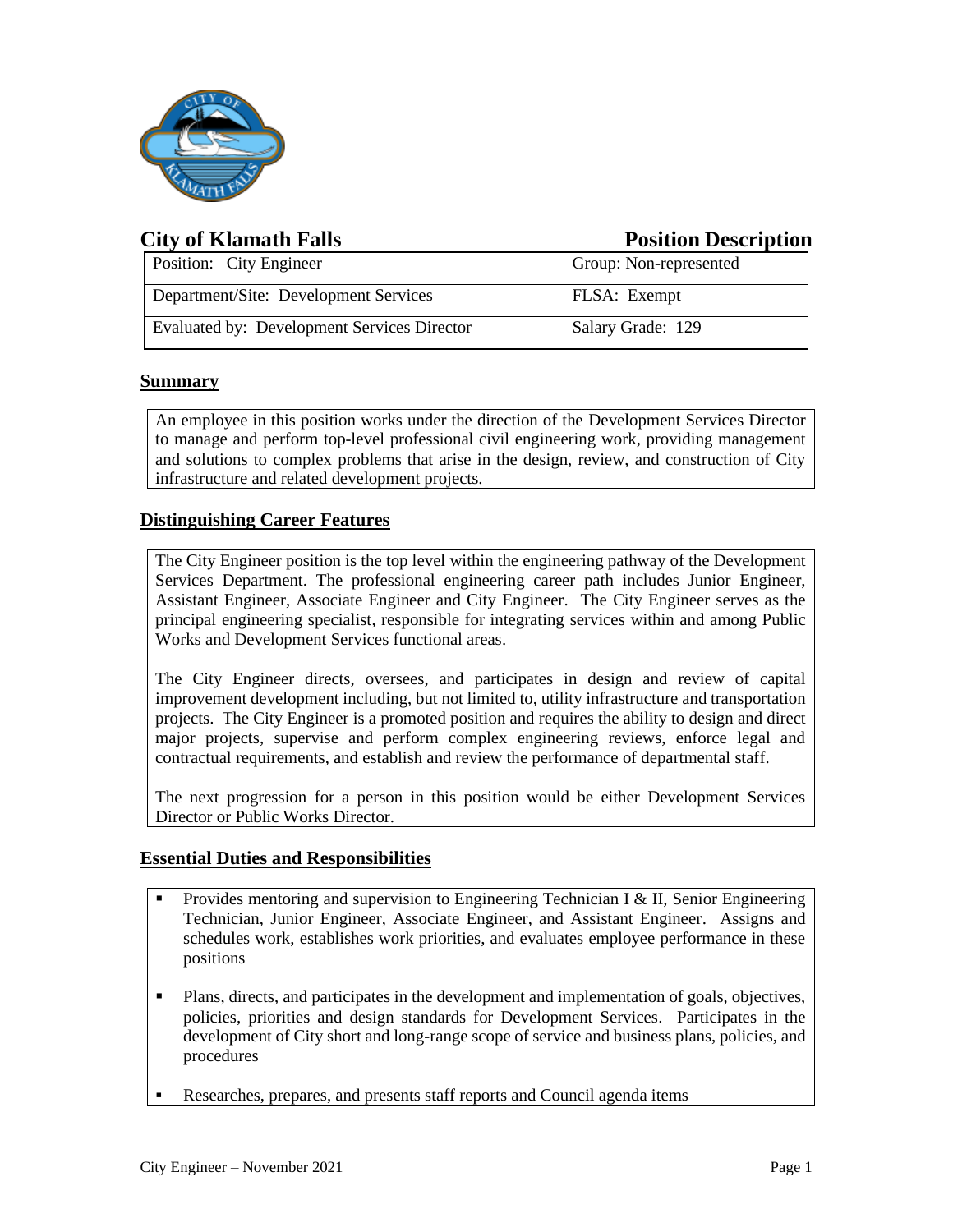- Directs and performs engineering management over large and multi-faceted projects, directing and/or performing project planning and design, developing and administering project terms and conditions, and evaluating contract compliance
- Directs and conducts engineering studies that evaluate feasibility of proposed or ongoing projects or methods, or to determine solutions to existing field problems, assembling and evaluating technical data, providing technical leadership and solutions
- Assists Development Services Director and Public Works Director in forming the direction and requirements of the City Capital Improvement Program. Provides technical expertise as an intermediary between contracted work and design elements to ensure City direction is communicated, work is done accordingly, and finished products are to Local, State, and Federal Codes and Standards
- Plans, organizes, directs, and coordinates Capital Improvement Program projects including engineering design, field assessment and survey, and construction management for the public infrastructure needs of the community
- Organizes, prioritizes, and evaluates the work of professional and technical staff in reviewing and evaluating complex development and land use applications and plans, and related infrastructure system plans and impacts
- Consults with and coordinates technical reviews to ensure that impacts of land use actions or developments do not adversely affect traffic and City utility distribution and collection systems. Identifies potential conflicts and resolves issues
- Manages implementation and updates of the Urban Area Transportation System Plan. Ensures consistency with the urban area transportation investment and long-term transportation system through collaboration between City and County Public Works Departments
- Assists Public Works Department with implementation and updates of the Water and Wastewater Master Plans. Ensures master plans are prepared in coordination with the Urban Area Transportation System Plan
- Assists and provides Pavement Management Program recommendations to the Public Works Department
- **•** Directs, coordinates, and participates in developing the annual budget for the Department. Recommends projects and project costs. Participates in the grant development process
- Reviews technical reports, plans, structural calculations, and specifications prepared by others for adherence to City standards and accepted engineering practices
- **EXECT:** Directs and participates in special engineering studies such as proposed annexations, zoning, new construction, traffic and transportation, and infrastructure upgrades. Oversees special programs and projects such as those addressing transportation and neighborhood traffic patterns
- **•** Performs other duties as assigned that support the overall objective of the position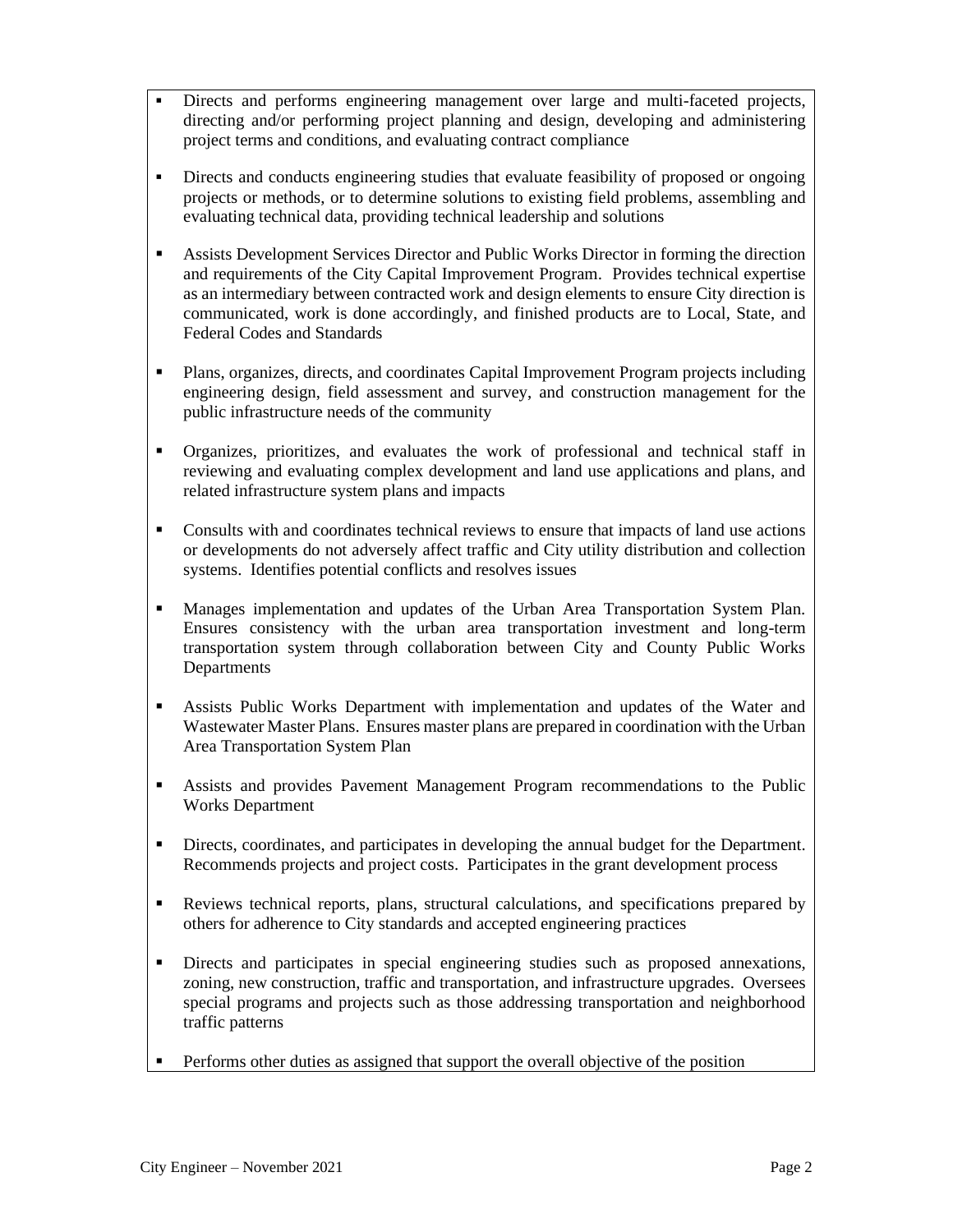### **Qualifications**

#### **Knowledge and Skills**

The position requires advanced professional specialization in engineering theory, principles, practices, materials, costs, construction principles, techniques and trends, regulations, standards and equipment. Requires advanced professional knowledge in civil engineering, with additional professional knowledge in other related engineering professions. Requires in-depth knowledge of program planning, organization principles, budget preparation, labor and cost control, and engineering contract administration. Requires knowledge of modern supervisory techniques including staff development and performance management. Requires working knowledge of computer-aided-design and computer-aided-engineering programs. Requires well-developed human relations skill to convey technical engineering concepts, to facilitate, lead, and guide other professional and technical employees, conduct negotiations and work cooperatively with internal and external customers. Requires professional and technical writing skills sufficient to prepare project specifications, requests-for-proposal, process documentation, and communications suitable for external distribution. Requires advanced mathematics skills.

#### ▪ **Abilities**

Requires the ability to perform all the responsibilities of the position. Requires the ability to interpret, apply, and communicate complex rules, regulations, laws and ordinances. Requires the ability to consult, review, approve and interpret engineering and construction plans and specifications. Requires the ability to analyze technical design engineering, construction engineering and surveying problems. Requires the ability to read design and constructionrelated drawings. Requires the ability to plan, assign, supervise, and coordinate the work of professional and technical staff. Requires the ability to communicate complex technical matters to non-technical individuals, including policy and enforcement matters. Requires the ability to interact, engage in problem solving, build effective teams, and form partnerships with citizens, community groups, developers and construction managers. Requires the ability to work as contributing member of a team, work productively and cooperatively with other teams and external customers, and convey a positive image of the City.

#### **Physical Abilities**

Requires sufficient ambulatory ability to move about an office and other locations. The employee must regularly lift and/or move up to 25 pounds and occasional lift and/or move up to 60 pounds. Requires auditory ability to carry on audience, ordinary, and telephonic conversation. Requires near and far visual acuity to read detailed maps, drawings, other printed material, computer screens, and observe physical layouts. Specific vision abilities required by this job include close vision, peripheral vision, depth perception, and the ability to adjust focus. Requires manual and finger dexterity to write and to operate microcomputers and other office equipment. Ability to alternatively sit and stand for sustained periods of time to perform counter work. While performing the duties of this job, the employee is regularly required to: stand; walk; sit; use hands to finger, handle, or feel objects, tools, or controls; reach with hands and arms; and stoop, kneel or crouch; and talk or hear. The employee is occasionally required to climb or balance.

#### ▪ **Education and Experience**

The position requires a bachelor's degree in civil engineering or related field from an accredited college; and a minimum of eight (8) years' of progressively responsible design, construction management, inspection, plan check and complex development and land use review experience sufficient to successfully perform the essential duties of the job. A Master's degree may substitute for some experience.